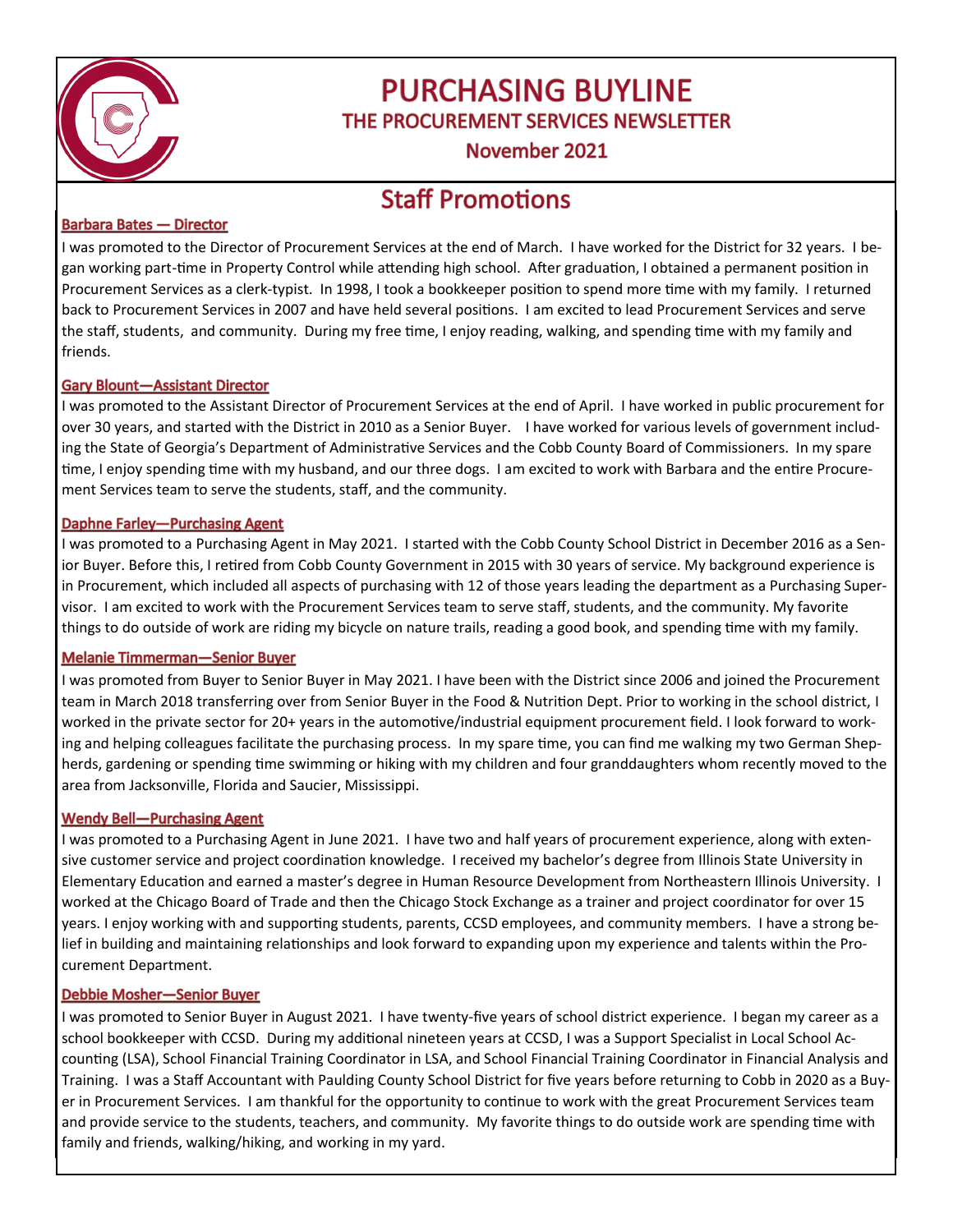

# **PURCHASING BUYLINE** THE PROCUREMENT SERVICES NEWSLETTER

November 2021

## **Staff Promotions/New Hires**

### Lori Franji-Buyer

I started my career with the Cobb County School District in the Food and Nutrition Department in 2007 as a Food Service Assistant at Dodgen Middle School. In 2013, I became the Food Service Manager Argyle Elementary School. In 2015, I transferred to the Maintenance Department where I performed several roles, emergency dispatcher, payroll representative, invoice processing, and was promoted to Procurement Technician. I joined Procurement Services in July 2021, as a Buyer. I am very thankful for the opportunity to become a part of the Procurement Services team and to continue my career with the Cobb County School District. I look forward to learning and growing in this department. Some of my favorite things to do are watching movies, sewing, and enjoying the fire pit in my backyard with friends and family.

### **Craig Beare-Buyer**

I was promoted to the Buyer position in June 2021. I began working for Cobb County School District in 2016 as a school bus driver. It was a perfect fit for me as it afforded a lot of time with my family after retiring from the military. In 2019, I was selected for a warehouse associate position and provided pickup and delivery of surplus materials from schools, as well as distributing county mail, predominately in the Smyrna and Mableton areas. Prior to my employment with the CCSD, I spent 24 years on active duty with the United States Air Force and retired at the rank of Master Sergeant in May of 2014. In the military, I specialized in global logistical support of military aircraft, including C-130, F-15C, A-10 and the B-2 Stealth Bomber, and served an overseas long tour, two remote overseas short tours, and nine deployments encompassing OPERATIONS Desert Storm, Northern Watch, Southern Watch, Iraqi Freedom, and Enduring Freedom. My military service took me (and in some cases, my family) to many places, including Georgia, Mississippi, Colorado, Missouri, Alaska, South Korea, Saudi Arabia, Bahrain, Kyrgyzstan, Kuwait, and Iraq. I enjoy coordinating with school staff and departmental personnel and providing procurement support to meet their needs. It is a pleasure working along side all of the seasoned professionals in Procurement Services.

### **Kristy Hadaway - Buyer**

I was hired in September of 2021 as a Buyer in Procurement Services. Prior to coming to the Cobb County School District I worked for a Subcontractor doing Contract Administration. I attended Auburn University where I obtained a Bachelors Degree in Marketing. In the few months that I have been here, I have really enjoyed working with Procurement Services and though still learning a lot I look forward to building lasting relationships with students, staff and the community. In my spare time I like to entertain my grandson and spend time with my family and friends.

### **New Certification Recognitions**

The National Institute for Public Procurement (NIGP) created a new professional certification for mid to senior level procurement staff members in 2020. The following staff members have earned the new NIGP-CPP and are now Certified Procurement Professionals - Jeanette Gray, Barbara Bates, Gary Blount, and Daphne Farley. Congratulations on this great accomplishment!

### **Supply Issues**

We continue to have supply chain issues due to the pandemic and other economic problems. Below are some tips you may want to consider before placing orders to ensure you meet your budget deadlines:

**Check the Contract List:** Pricing for items continue to change during these difficult economic times.

**Call before you place your order** – Laptops, cleaning products, paper, plastic, other technology items are having longer delivery times than normal.